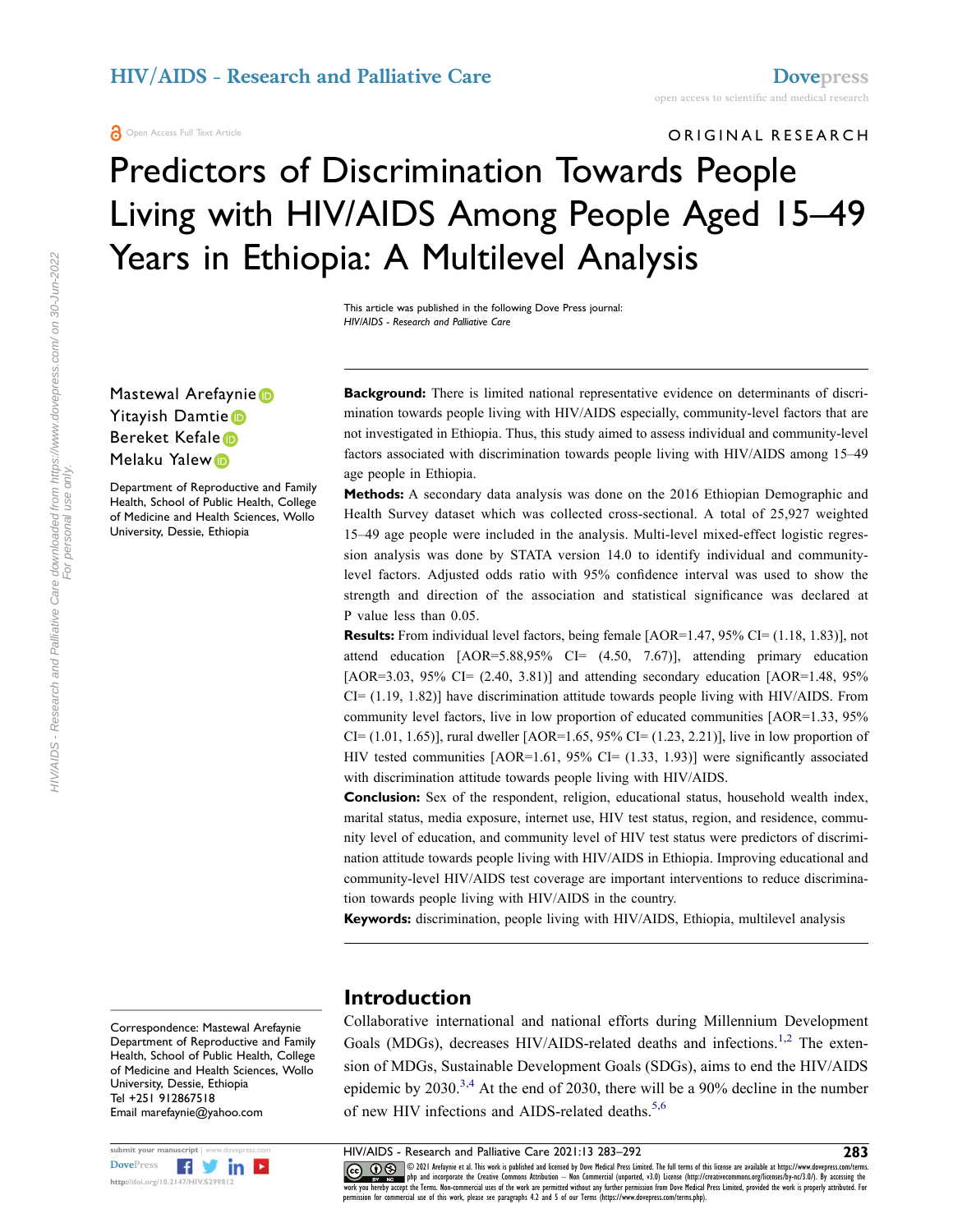The fast-track response sets targets on the HIV treatment cascade: 90% of people living with HIV (PLHIV) knowing their HIV status, 90% of people who know their status receiving treatment, and 90% of people on treatment having a suppressed viral load.<sup>[7,](#page-7-6)[8](#page-7-7)</sup>

<span id="page-1-0"></span>HIV/AIDS is both a medical and social problem. People living with HIV are stigmatized leading to severe social consequences related to their rights, health care services, freedom, self-identity, and social interactions. It also severely hampers the treatment and diagnosis of HIV contributing to the further spread of the disease. Such responses disrupt an individual's social interactions and thereby lead to a feeling of isolation. $9-16$ 

<span id="page-1-2"></span>AIDS-related discriminations are the product of multiple social influences including attributions of responsibility for HIV infection and beliefs that individuals with HIV/ AIDS are contaminated and tainted. The discrimination also reproduces inequalities of class, race, and gender. [14,](#page-8-0)[15](#page-8-1),[17–22](#page-8-2)

<span id="page-1-3"></span><span id="page-1-1"></span>Discrimination greatly affects the quality of life of PLWHA, their family members, and the healthcare providers who work with them. $8,10,23-27$  $8,10,23-27$  $8,10,23-27$  People who experienced discrimination face loss of income or job, isolation from communities, and inability to participate as a productive member of society.<sup>[28](#page-8-5)</sup> Moreover, it is a barrier for ART adherence which accelerates disease progression.<sup>23,[29–32](#page-8-6)</sup> It increases the risk of mental health problems,[33–35](#page-8-7) hinders the utilization of different HIV/ AIDS-related services.[31](#page-8-8)[,36–38](#page-8-9)

<span id="page-1-7"></span><span id="page-1-6"></span><span id="page-1-4"></span>Even though, magnitude of discrimination towards PLWHA is reduced in the last decade in Africa, it is still a public health problem which affects the successes of HIV-related programs in the continent.<sup>39-43</sup>

<span id="page-1-10"></span><span id="page-1-9"></span><span id="page-1-8"></span><span id="page-1-5"></span>In Ethiopia, the prevalence of HIV/AIDS-related discrimination is high. In Dessie  $(41.93\%)$ ,<sup>[44](#page-9-0)</sup> Jimma referral hospital (56%),<sup>[45](#page-9-1)</sup> Oromia (62%),<sup>[24](#page-8-11)</sup> Amhara (34%).<sup>46</sup> Sex of the respondent,  $44,45$  $44,45$  residence,  $44,47$  $44,47$  non-disclosure of HIV status,<sup>44</sup> educational status<sup>45</sup> is some of the factors responsible for HIV/AIDS-related stigma. But, all the studies were done at the local level, use a small sample size, and do not consider the effect of community-level factors. Besides, the association at the individual level may not work at the community-level and vice versa. Even all the studies were fitted with standard logistic regression which may lead them to loss of power. National representative evidence is important to achieve national and international goals. Thus, the current research aimed to determine individual and community level factors affecting

discrimination on PLWHA using multilevel modeling using EDHS 2016 data. It will be important to develop community-level information education communication and behavioral change communication to reduce the prevalence and impact discrimination towards PLWHA in the country.

#### **Methods** Study Setting and Period

<span id="page-1-11"></span>The study was conducted in Ethiopia, which is located in the northeastern (horn of) Africa, lies between 3° and 15° North latitude and 33° 48° and East longitudes. EDHS is carried out every five years. The 2016 EDHS was carried out in all parts of Ethiopia, in nine regional states and two administrative regions. 2016 EDHS dataset was collected by the Central Statistical Agency  $(CSA)$ .<sup>48</sup> Data were accessed from their URL: [www.dhsprogram.com](http://www.dhsprogram.com) by contacting them through personal accounts after justifying the reason for requesting the data. Secondary data analysis was done on 2016 EDHS among 15–49 aged people who were heard about HIV/AIDS.

A total of 25,927 weighted 15–49 year people were included in the analysis. EDHS 2016 sample was stratified into two stages. The first stratification was done by region and then each region stratified as urban and rural, yielding 21 sampling strata. A total of 645 (202 urban and 443 rural) enumeration areas (EAs) were selected. In the second stage affixed number of 28 households were selected per cluster in equal chance.

#### Variable Measurement

<span id="page-1-12"></span>In this study, the outcome variable (discrimination towards PLWHA) was dichotomized as (Yes/No) which was gen-erated from EDHS-2016.<sup>[49](#page-9-5)</sup> EDHS-2016 uses two questions to assess the level of HIV/AIDS discrimination (children with HIV should be allowed to attend school with children without having HIV and buy vegetables from a vendor who has HIV). People answering "Yes" for both of the above questions were considered as not having a discrimination attitude towards PLWHA. Otherwise, they were considered as having a discriminatory attitude towards PLWHA. The independent variables were individual-level factors including (sex, religion, marital status, wealth index, educational status, media exposure, internet use, HIV tested) and communitylevel factors were created by aggregating individual-level factors in each cluster (region, residence, community level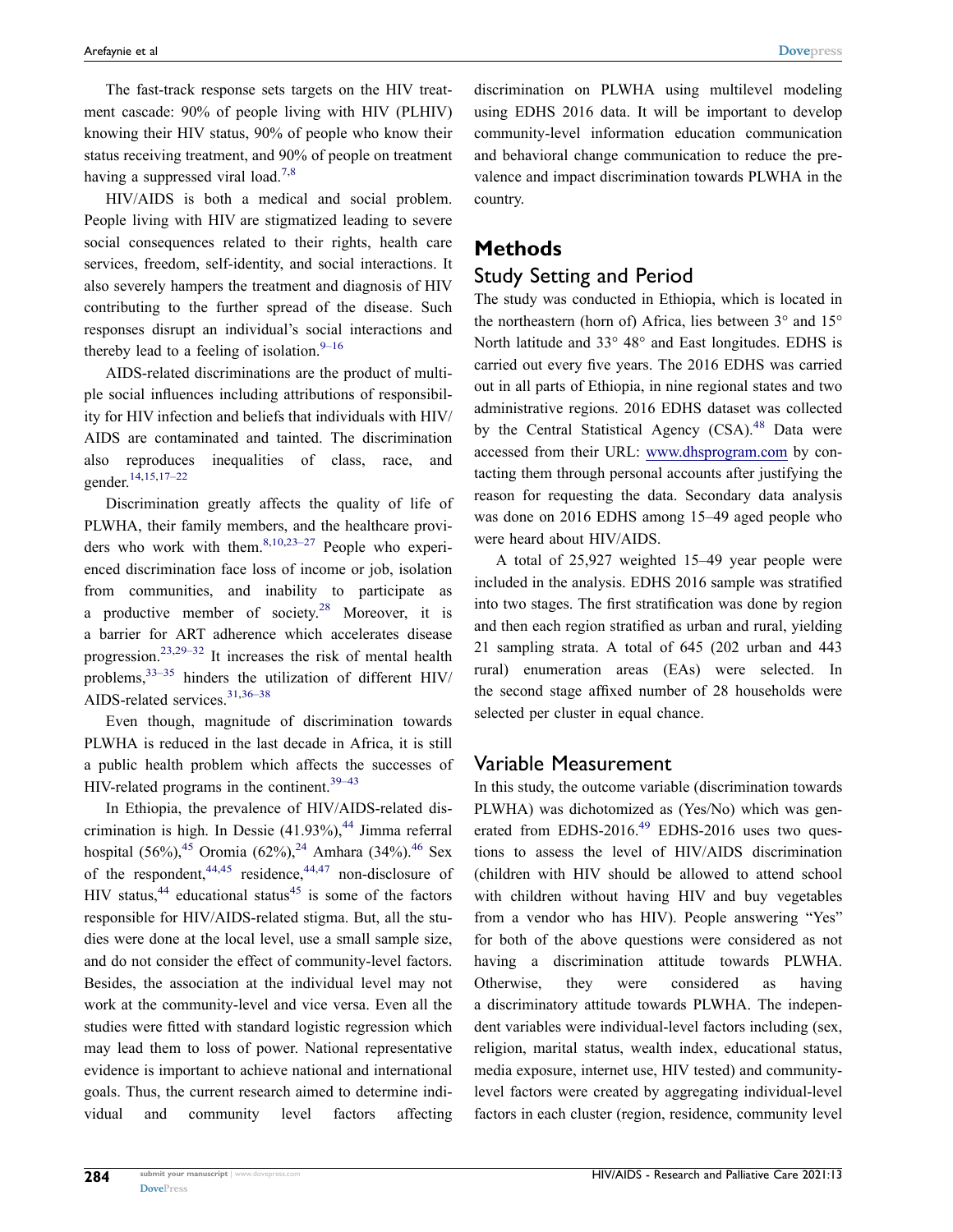of education, community-level wealth index, communitylevel media exposure, community level of HIV test).

#### Data Processing and Analysis

Data cleaning was conducted to check for consistency with the EDHS-2016 descriptive report. Recoding, variable generation, labeling, and analysis were done by using STATA/SE version 14.0. Descriptive statistics were done to describe the study participants about socio-demographic characteristics that were presented in tables and text. Sample weight was used to compensate for the unequal probability of selection between the strata that were geographically defined and for non-responses. Multilevel analysis was conducted after checking the data was eligible for multilevel analysis (by using an intra-cluster correction coefficient). When the ICC is greater than 10% (ICC= 36.6%) the community-level factors affect the dependent variable. Therefore, it is better to identify community-level factors to develop and take different interventions. Since EDHS data were hierarchical (individual "level 1" were nested within community "level 2"), a two-level mixedeffects logistic regression model was fitted to estimate both independent (fixed) effects of the explanatory variables and community level random effects on discrimination towards PLWHA. The log of the probability of discrimination was modeled using a two-level multilevel model as follows:<sup>[50](#page-9-6)</sup>  $Log[\frac{\text{Hij}}{1-\text{Hij}}] = \beta_0 + \beta_1 X_{ij} + B_2 Z_{ij} + \mu_j +$ eij Where I and j are individual level and community level (2) units, respectively; X and Z refer to individual and community level variables, respectively; *πij* is the probability of discrimination for the ith people in the jth community;  $\beta$ 's indicates the fixed coefficients. (B<sub>0</sub>) is the intercept, the effect on the probability of discrimination in the absence of influencing factors; and  $\mu_i$  showed the random effect (the effect of the community on discrimination of the jth community), and  $e_{ij}$  showed random errors at an individual level. By assuming each community had a different intercept  $(B_0)$  and fixed coefficient  $(\beta)$ , the clustered data nature and intra- and inter-community variations were taken into account.

<span id="page-2-0"></span>During analysis first, bi-variable multilevel logistic regression was fitted and variables with p-value less than 0.2 at model I, and model II were selected to develop the 3rd model (the final model). The analysis was done in four models. The first model was, model-0 (empty model or null model/without explanatory variable; to secure the need for multilevel analysis). The second model was, model-I (analyzing only individual-level variable), the 3rd model was, model-II (analyzing only communitylevel variable), the last model, model-III (analyzing both community level and individual level variables based on the cutoff point).

The measure of association (fixed effects) estimates the association between the likelihood of discrimination towards PLWHA and different explanatory factors were expressed by Adjusted Odds Ratio (AOR) with respective 95% confidence level. A P-value less than 0.05 was used as a cut-off point to declare significant association at model-III. The random-effects (variations) were measured by using ICC (model-0), Median Odds Ratio (MOR) in (model-I and II), and Proportional Change in Variance (PCV) was measured to show variation between clusters.

The higher the ICC, the community characteristics are more relevant to understand individual variation. It is calculated as ICC =  $\left(\frac{\delta^2}{\delta^2 + \frac{\sigma^2}{3}}\right)$ , where  $\delta^2$  indicates the estimated variance of clusters. MOR is the median value of the odds ratio between the area at highest risk and the area the lowest risk when randomly picking out two areas and it was calculated as MOR= exp.  $(\sqrt{2 \times \delta^2 + .6745})$   $\approx$  exp (0.95δ). In this study, MOR shows the extent to which the individual probability of discrimination towards PLWHA was determined by place of residence. PCV measures the total variation attributed by individual-level variables and area $51$  level variables in the final model (model-III).

<span id="page-2-1"></span>It is calculated as  $PVC = [(\delta^2 of \text{ null model} - \delta^2 \text{ of each})]$ *model)* $\delta^2$ *of null model*].  $\delta^2$  of the null model is used as a reference. Multicollinearity was checked among explanatory variables by using standard error at cutoff point  $\pm 2$ . No Multicollinearity is the standard errors were between  $\pm$ 2. The log-likelihood test was used to estimate the goodness of fit of the adjusted final model (model-III) in comparison to the preceding models (model-I and model-II) individual and community model adjustments, respectively.

#### Ethical Approval

Ethical clearance was obtained from Ethical Review Committee of Wollo University College of Medicine and Health Science. An authorization letter was also obtained from CSA for downloading the EDHS data set by requesting the website [www.measuredhs.com](http://www.measuredhs.com). The accessed data were used for the registered research only. All data were treated as confidential and no effort was done to identify any household or individual respondent interviewed in the

**285**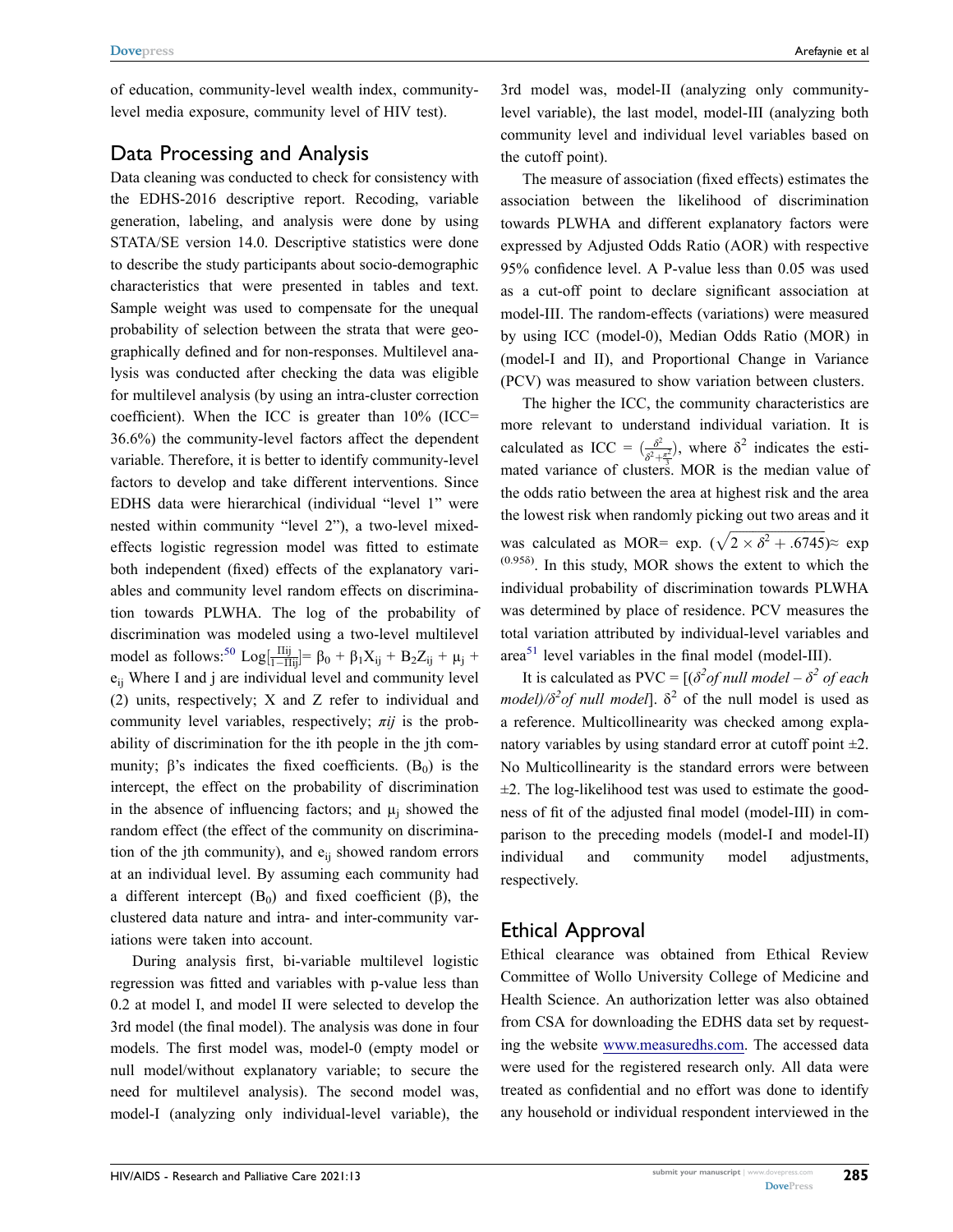survey. The detailed information on methodology and the ethical issues was published in the EDHS report.

### **Results**

#### Characteristics of the Respondents

A total of 25,927 people aged from15-49 years were included in the analysis. A total of 14,599 of the respondents were female. In total, 9704 (37.4%) of the respondents did not attend school. A total of 13,720 (52.9%) of the population have media exposure and 13,712 (52.9%) of the population did not ever test for HIV [\(Table 1\)](#page-4-0).

# Individual and Community-Level Factors Associated with Discrimination Towards PLWHA

In the final model (model-III) sex of the respondent, educational status, household wealth index, internet use, residence, media exposure, tested for HIV, marital status, region, community level of education, and community level of tested for HIV had a statistical association with discrimination towards PLWHA.

The odds of discrimination towards PLWHA were 1.5 times more among female participants as compared to males [AOR=1.47,95% CI= (1.18, 1.83)]. The odds of discrimination towards PLWHA were 1.7 times more among participants who are rural residents as compared to urban dwellers [AOR=1.65, 95% CI= (1.23, 2.21)]. People who were not attend education, attending primary education and attending secondary education 6 times, 3 times and 1.5 times more likely discriminate PLWHA when compared with people attending higher education [AOR=5.88,95% CI= (4.50, 7.67)], [AOR=3.03, 95%  $CI = (2.40, 3.81)$ ], and  $[AOR=1.48, 95\% \text{ CI} = (1.19,$ 1.82)], respectively.

People who live in a low proportion of educated communities were 1.3 times more discriminatory attitudes towards PLWHA than people who live in a high proportion of educated community [AOR=1.33,95% CI= (1.01, 1.65)]. Women who live in a low proportion of HIV-tested communities were 1.6 times more discriminatory attitudes towards PLWHA than people who live in a high proportion of HIV-tested community  $[AOR=1.61,95\% \text{ CI}=(1.33,$ 1.93)] ([Table 2](#page-5-0)).

#### Random Effects (Measures of Variation)

Discrimination towards PLWHA varies significantly across each cluster. ICC indicated, 36.6% of the variation in discrimination attitude towards PLWHA among 15 to 49 age population was attributed to community-level factors. PCV in the final model shows 78% of the variation in discrimination towards PLWHA across communities was explained. Likewise, MOR for discrimination towards PLWHA among the population, in the null model was 28.8 which shows the presence of variation across each cluster ([Table 3](#page-7-9))

#### **Discussion**

The analysis in model-III showed that; Individual-level factors (sex of the respondent, religion, educational status, household wealth index, marital status, media exposure, internet use, and HIV test status) and community-level factors (region, residence, community level of education, and community level of HIV test status) have a significant association with HIV related stigma in Ethiopia.

HIV testing status affects discrimination attitude towards PLWHA at the individual and contextual level in Ethiopia. People who are not tested for HIV/AIDS have a more expressive discriminatory attitude towards PLWHA. Similarly, when a low proportion of people tested for HIV live in the cluster, the contextual level of discrimination towards PLWHA is high. The finding is consistent with previous researches done in Kenya<sup>[52](#page-9-8)</sup> and Thailand. This might be due to pre-test information and post-test counseling on the key principles of HIV testing and counseling and is expected to create an opportunity to avoid misconceptions about HIV/AIDS. Moreover, during HIV testing clients might get comprehensive information on the availability of different interventions which are essential to correct misconceptions including discrimination. Community-level of HIV/AIDS-related attitudes and knowledge might be high when a high proportion of the community is tested for HIV. HIV testing might initiate a formal or informal discussion about HIV/AIDS among the community, which is a mechanism that has been suggested to have a greater influence on personal knowledge of PLWHA that decreases HIV-related discrimination and risk behaviors related to HIV. [52](#page-9-8) On the other hand, fear of stigmatization and discrimination is a barrier to HIV testing in diverse settings.[53–56](#page-9-9) Discussion about HIV/AIDS in informal or formal settings within existing social networks may reduce negative attitudes towards PLWHA.[14](#page-8-0)

<span id="page-3-2"></span><span id="page-3-1"></span><span id="page-3-0"></span>Media exposure and utilization of the internet reduce discrimination towards PLWHA. The finding is consistent with researches done in china.<sup>57</sup> This might be since the media has an enormous influence on educating and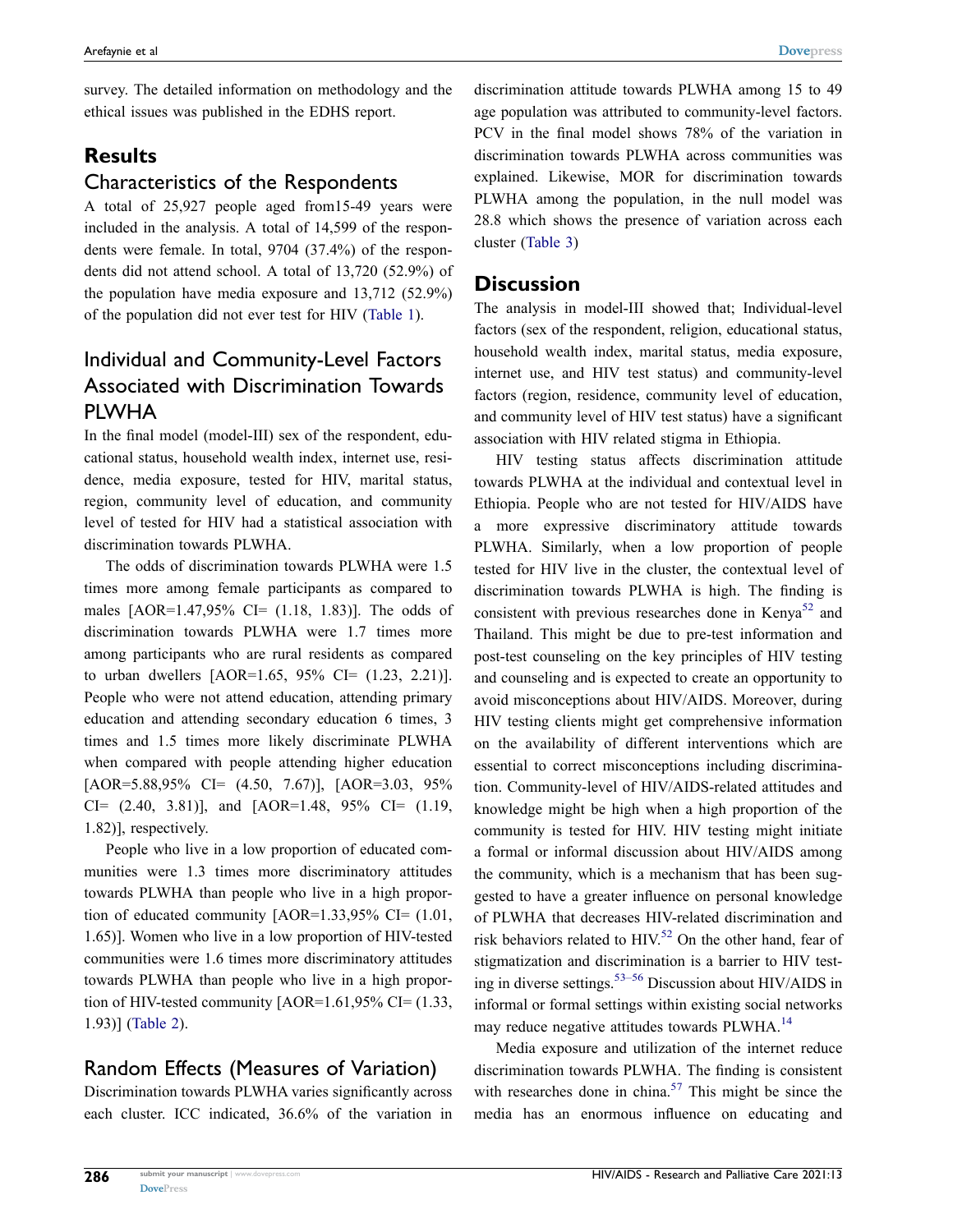<span id="page-4-0"></span>

| Table I Individual and Community-Level Characteristics of 15 to |  |
|-----------------------------------------------------------------|--|
| 49 Age People in Ethiopia, EDHS 2016 (n=25,927)                 |  |

| <b>Variables</b>          | <b>Number</b> | Percent |  |  |
|---------------------------|---------------|---------|--|--|
| Sex of the respondent     |               |         |  |  |
| Male                      | 11,328        | 43.7    |  |  |
| Female                    | 14,599        | 56.3    |  |  |
| Age in year               |               |         |  |  |
| $15 - 19$                 | 5563          | 21.5    |  |  |
| $20 - 24$                 | 4481          | 17.3    |  |  |
| $25 - 29$                 | 4700          | 8.1     |  |  |
| $30 - 34$                 | 3798          | 14.6    |  |  |
| $35 - 39$                 | $3142$        | 12.1    |  |  |
| $40 - 44$                 | 2386          | 9.2     |  |  |
| 45-49                     | 1857          | 7.2     |  |  |
| Religion                  |               |         |  |  |
| Orthodox                  | 11,615        | 44.8    |  |  |
| Protestant                | 5987          | 23.1    |  |  |
| Muslim                    | 7802          | 30.1    |  |  |
| Others*                   | 523           | 2.0     |  |  |
| <b>Educational status</b> |               |         |  |  |
| No education              | 9704          | 37.4    |  |  |
| Primary                   | 10,760        | 41.5    |  |  |
| Secondary                 | 3584          | 13.8    |  |  |
| Higher                    | 1879          | 7.3     |  |  |
| Household Wealth index    |               |         |  |  |
| Poorest                   | 3992          | 15.4    |  |  |
| Poorer                    | 4580          | 17.6    |  |  |
| Middle                    | 4947          | 19.1    |  |  |
| Richer                    | 5393          | 20.8    |  |  |
| <b>Richest</b>            | 7015          | 27.1    |  |  |
| Marital status            |               |         |  |  |
| Never married             | 8511          | 32.8    |  |  |
| Married/union             | 16,071        | 62.0    |  |  |
| Widowed/divorced          | 1345          | 5.2     |  |  |
| Media exposure            |               |         |  |  |
| Yes                       | 13,720        | 52.9    |  |  |
| No                        | 12,207        | 47.I    |  |  |
| Internet use              |               |         |  |  |
| Yes                       | 2296          | 8.9     |  |  |
| No                        | 23,631        | 91.1    |  |  |
| Ever tested for HIV       |               |         |  |  |
| Yes                       | 12,215        | 47.1    |  |  |
| No                        | 13,712        | 52.9    |  |  |
|                           |               |         |  |  |

(*Continued*)

**Table 1** (Continued).

| <b>Number</b><br><b>Percent</b>   |  |  |  |  |  |
|-----------------------------------|--|--|--|--|--|
|                                   |  |  |  |  |  |
|                                   |  |  |  |  |  |
| 22                                |  |  |  |  |  |
| 20.219<br>78                      |  |  |  |  |  |
|                                   |  |  |  |  |  |
| 24.824<br>95.7                    |  |  |  |  |  |
| 4.3                               |  |  |  |  |  |
| Community-level of wealth         |  |  |  |  |  |
| 64.2<br>16.638                    |  |  |  |  |  |
| 35.8                              |  |  |  |  |  |
| Community-level of education      |  |  |  |  |  |
| 29.5                              |  |  |  |  |  |
| 70.5<br>18.291                    |  |  |  |  |  |
| Community-level of media exposure |  |  |  |  |  |
| 11.157<br>43                      |  |  |  |  |  |
| 57<br>14,770                      |  |  |  |  |  |
| Community-level of HIV test       |  |  |  |  |  |
| 12.477<br>48.1                    |  |  |  |  |  |
| 51.9<br>13,450                    |  |  |  |  |  |
|                                   |  |  |  |  |  |

**Note:** \*Catholic and traditional religion follower.

imparting proper knowledge that dilutes pre-existing misconceptions regarding HIV/AIDS.

<span id="page-4-2"></span>The community-level and individual level of education affect the acceptance of discrimination towards HIV/ AIDS. When educational attainment increases, the acceptance of HIV-related discrimination is reduced. Similarly, when a low proportion of educated individuals live in the cluster, the acceptance of HIV-related discrimination is high. The result is supported by researches in China, $57$ Nigeria,<sup>58</sup> Dominican Republic,<sup>[59](#page-9-12)</sup> Haiti,<sup>59</sup> Botswana,<sup>[60](#page-9-13)</sup> Ghana.<sup>61</sup> This might be due to educated individuals have access to better information through mass media, the internet, and access to health services related to HIV/AIDS. Moreover, the contextual level of education plays a great role in the reduction of discriminatory attitudes on PLWHA at the community level.

<span id="page-4-3"></span><span id="page-4-1"></span>Females have more odds of discrimination towards PLWHA than males in Ethiopia. The finding is similar to findings in china,<sup>[57](#page-9-10)</sup> Dominican Republic,<sup>[59](#page-9-12)</sup> Nigeria.<sup>[58](#page-9-11),[62](#page-9-15)</sup> The reason might be due to better education, media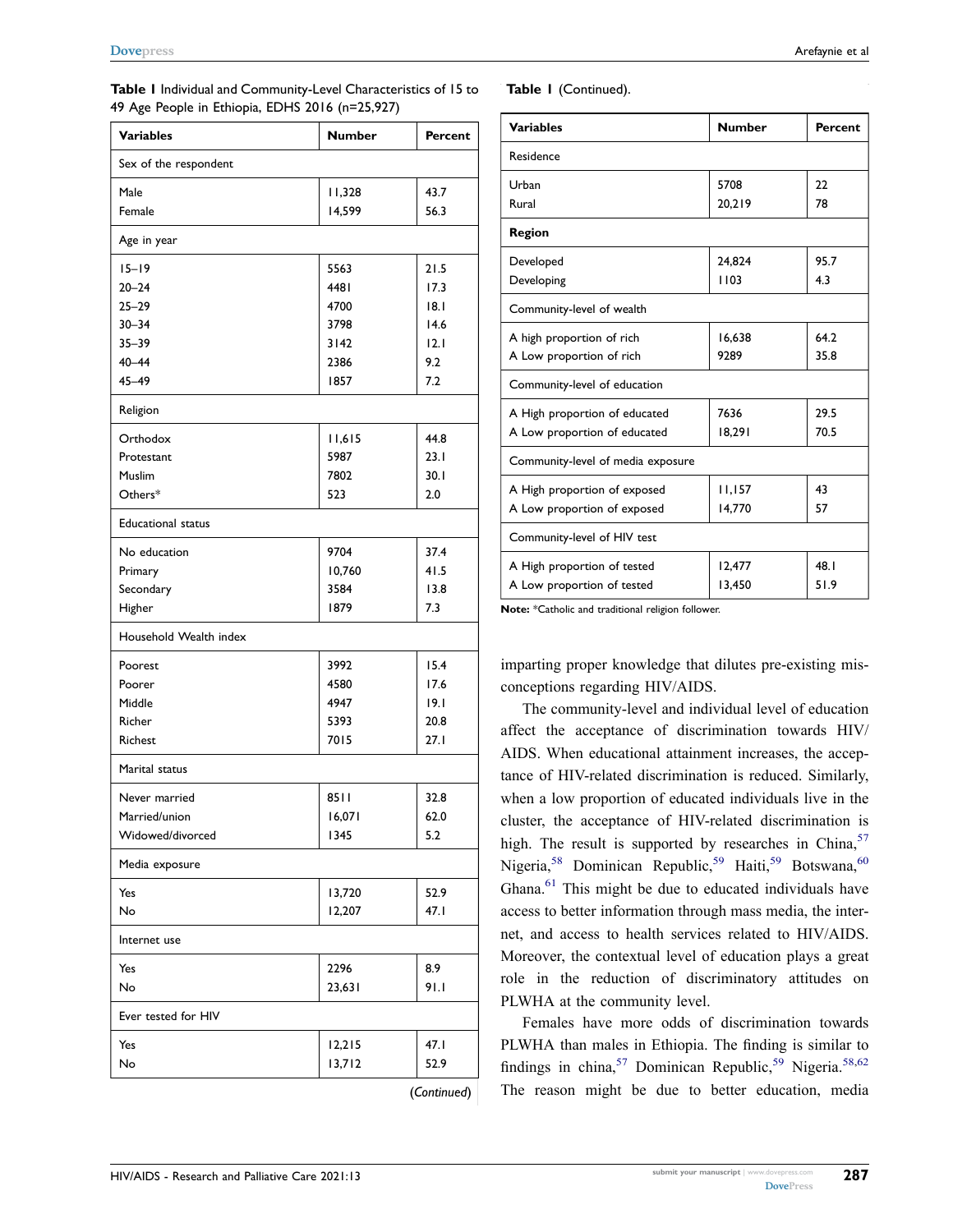<span id="page-5-0"></span>**Table 2** Multilevel Logistic Regression Analysis of Individual and Community-Level Factors Associated with Discrimination Towards PLWHA in Ethiopia, EDHS 2016 (n=25,927)

| <b>Variables</b>          | <b>COR (95% CI)</b>   | Model-0<br>ICC=36.6% | Model-I (AOR)<br>(95% CI) | Model-II (AOR)<br>(95% CI) | Model-III (AOR)<br>(95% CI) |
|---------------------------|-----------------------|----------------------|---------------------------|----------------------------|-----------------------------|
| Sex of the respondent     |                       |                      |                           |                            |                             |
| Male                      |                       |                      |                           |                            |                             |
| Female                    | $1.86$ (1.56, 2.22)   |                      | $1.42$ (1.15, 1.75)       |                            | $1.47$ (1.18, 1.83)         |
| Age in year               |                       |                      |                           |                            |                             |
| $15 - 19$                 | T                     |                      | L                         |                            | T                           |
| $20 - 24$                 | 0.91(0.79, 1.04)      |                      | 0.91(0.79, 1.06)          |                            | 0.91(0.79, 1.06)            |
| $25 - 29$                 | 1.14(0.98, 1.33)      |                      | 0.91(0.75, 1.09)          |                            | 0.92(0.76, 1.11)            |
| $30 - 34$                 | 1.39(1.20, 1.62)      |                      | 0.84(0.70, 1.01)          |                            | $0.86$ (0.71, 1.04)         |
| $35 - 39$                 | $1.48$ (1.26, 1.75)   |                      | $0.83$ $(0.67, 1.02)$     |                            | $0.85$ $(0.69, 1.06)$       |
| $40 - 44$                 | $1.63$ (1.37, 1.93)   |                      | 0.92(0.75, 1.13)          |                            | 0.95(0.77, 1.18)            |
| 45-49                     | $1.83$ (1.51, 2.21)   |                      | 0.99(0.78, 1.25)          |                            | $1.02$ (0.80, 1.30)         |
| Religion                  |                       |                      |                           |                            |                             |
| Orthodox                  | T                     |                      | L                         |                            |                             |
| Protestant                | $1.22$ (1.00, 1.50)   |                      | $1.32$ (1.08, 1.61)       |                            | 1.24(1.01, 1.52)            |
| Muslim                    | $1.54$ (1.25, 1.89)   |                      | 1.24(1.06, 1.46)          |                            | 1.09(0.92, 1.28)            |
| Others*                   | 1.75 (1.06, 2.90)     |                      | 1.91 (1.18, 3.08)         |                            | 1.75(1.09, 2.81)            |
| <b>Educational status</b> |                       |                      |                           |                            |                             |
| No education              | 11.7 (9.19, 14.80)    |                      | 6.05 (4.67, 7.82)         |                            | 5.88 (4.50, 7.67)           |
| Primary                   | $4.72$ $(3.84, 5.81)$ |                      | $3.06$ $(2.44, 3.83)$     |                            | 3.03(2.40, 3.81)            |
| Secondary                 | $1.84$ (1.50, 2.26)   |                      | $1.47$ (1.20, 1.81)       |                            | 1.48(1.19, 1.82)            |
| Higher                    | L                     |                      | L                         |                            | L                           |
| Household Wealth index    |                       |                      |                           |                            |                             |
| Poorest                   | $3.83$ $(3.04, 4.83)$ |                      | 2.09 (1.69, 2.59)         |                            | $1.45$ (1.13, 1.86)         |
| Poorer                    | $3.23$ $(2.62, 3.99)$ |                      | $2.02$ (1.67, 2.44)       |                            | 1.49(1.19, 1.87)            |
| Middle                    | 2.61(2.16, 3.15)      |                      | $1.77$ (1.47, 2.12)       |                            | 1.34(1.09, 1.65)            |
| Richer                    | 1.82 (1.50, 2.20)     |                      | $1.45$ (1.21, 1.73)       |                            | 1.12(0.91, 1.38)            |
| Richest                   | ı                     |                      |                           |                            |                             |
| Marital status            |                       |                      |                           |                            |                             |
| Never married             |                       |                      |                           |                            |                             |
| Married/union             | 1.88 (1.70, 2.08)     |                      | $1.41$ (1.23, 1.62)       |                            | 1.35(1.18, 1.56)            |
| Widowed/divorced          | $1.72$ (1.41, 2.10)   |                      | 0.99(0.80, 1.24)          |                            | 0.99 (0.79, 1.24)           |
| Media exposure            |                       |                      |                           |                            |                             |
| Yes                       | L                     |                      |                           |                            |                             |
| No                        | 1.99 (1.75, 2.27)     |                      | $1.20$ (1.1, 1.38)        |                            | 1.18(1.03, 1.37)            |
| Internet use              |                       |                      |                           |                            |                             |
| Yes                       | ı                     |                      |                           |                            | L                           |
| No                        | $3.68$ (3.07, 4.41)   |                      | $1.43$ (1.16, 1.76)       |                            | 1.34(1.09, 1.66)            |
| Ever tested for HIV       |                       |                      |                           |                            |                             |
| Yes                       | L                     |                      |                           |                            |                             |
| No                        | $1.42$ (1.29, 1.57)   |                      | $1.34$ (1.20, 1.49)       |                            | 1.28(1.15, 1.42)            |
| Residence                 |                       |                      |                           |                            |                             |
| Urban                     | L                     |                      |                           | L                          | I                           |

(*Continued*)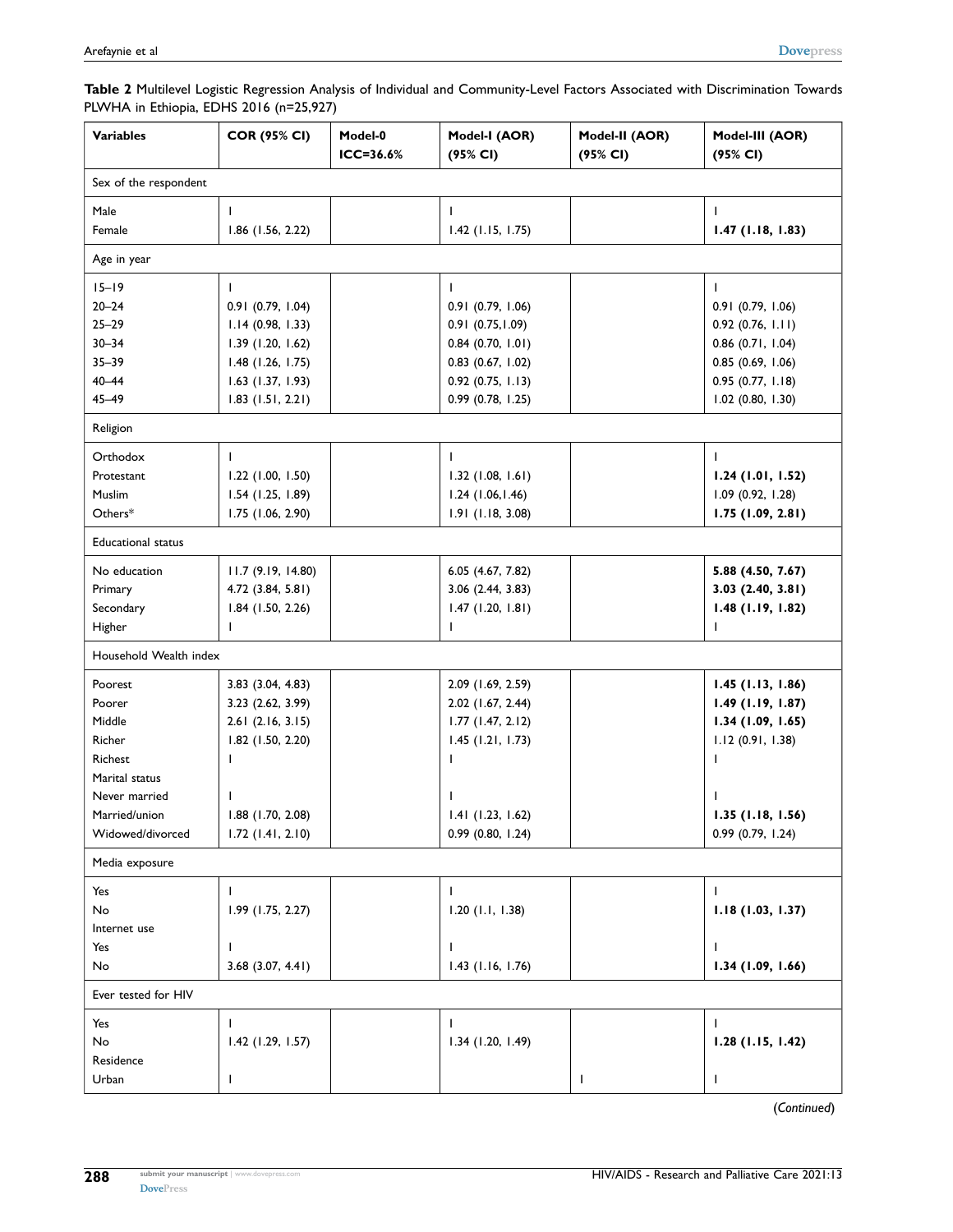#### **Table 2** (Continued).

| <b>Variables</b>                  | <b>COR (95% CI)</b>   | Model-0<br>$ICC = 36.6%$ | Model-I (AOR)<br>(95% CI) | Model-II (AOR)<br>(95% CI) | Model-III (AOR)<br>(95% CI) |
|-----------------------------------|-----------------------|--------------------------|---------------------------|----------------------------|-----------------------------|
| Rural<br>Region                   | 7.39 (6.26, 8.72)     |                          |                           | 2.46 (1.96, 3.07)          | $1.65$ (1.23, 2.21)         |
| Developed                         |                       |                          |                           |                            | $\mathbf{I}$                |
| Developing                        | $1.95$ (1.52, 2.49)   |                          |                           | 1.16(0.98, 1.38)           | $1.40$ (1.1, 1.78)          |
| Community-level of wealth         |                       |                          |                           |                            |                             |
| High proportion of rich           |                       |                          |                           | J.                         | <b>I</b>                    |
| Low proportion of rich            | $4.64$ $(3.86, 5.58)$ |                          |                           | $1.40$ (1.17, 1.67)        | 1.17(0.96, 1.43)            |
| Community-level of education      |                       |                          |                           |                            |                             |
| A High proportion<br>educated     | $\mathbf{I}$          |                          |                           | ı                          |                             |
| A Low proportion<br>educated      | 6.60 (5.60, 7.78)     |                          |                           | 2.02 (1.64, 2.50)          | 1.33(1.07, 1.65)            |
| Community-level of media exposure |                       |                          |                           |                            |                             |
| A High proportion<br>exposed      | J.                    |                          |                           | T                          | $\mathbf{I}$                |
| A Low proportion<br>exposed       | $4.63$ $(3.85, 5.56)$ |                          |                           | 1.08(0.89, 1.31)           | 0.90(0.74, 1.10)            |
| Community-level of HIV test       |                       |                          |                           |                            |                             |
| A High proportion<br>tested       | J.                    |                          |                           | T                          | $\mathbf{I}$                |
| A Low proportion<br>tested        | $5.16$ (4.34, 6.13)   |                          |                           | $1.82$ (1.53, 2.16)        | $1.61$ (1.33, 1.93)         |

**Notes:** \*Catholic and traditional religion follower. Bold numbers are factors associated with HIV-related discrimination in the final model.

exposure, and health service access for males in Ethiopia than female.<sup>49</sup>

Married individuals have a more discriminatory attitude toward HIV/AIDS than singles. This is evidenced by other studies done in China<sup>[57](#page-9-10)</sup> and Nigeria.<sup>58</sup> It might be due to most married people live in rural settings in Ethiopia and have not attended school to a high level. Moreover, they might not access the internet, television, and radio due to workload and/living arrangements.

<span id="page-6-0"></span>As the household wealth index increases, discrimination on PLWHA is reduced. The finding is supported by researches from Nigeria,<sup>58</sup> Ghana,<sup>61</sup> Kenya,<sup>52</sup> Sub-Saharan Africa. $63$  This might be due to rich peoples may have good health-seeking behavior, better knowledge on HIV, and access different behavioral change communication through mass media or social media. This may change the values and norms of the community towards PLWHA.

<span id="page-6-1"></span>Rural dwellers have a discriminatory attitude towards PLWHA than urban residents. The finding is consistent with previous researches in Nigeria,  $58$  Turkish,  $64$ Dominican Republic,<sup>59</sup> Ghana.<sup>[61](#page-9-14)</sup> There may be greater access to accurate information about HIV/AIDs in urban settings. When high social support is there, HIV-related discrimination is reduced. Social urbanization might create a big opportunity to mass media exposure, internet access, formal and informal education on HIV/AIDS, comprehensive knowledge on the transmission and prevention mechanisms of the virus.

There is a regional variation on discrimination towards PLWHA in Ethiopia. People who live in developing regions have a discriminatory attitude toward HIV/AIDS than developed regions. In developed regions, there might be accessible health services, educational opportunities, and information on HIV/AIDS. Moreover, cultural,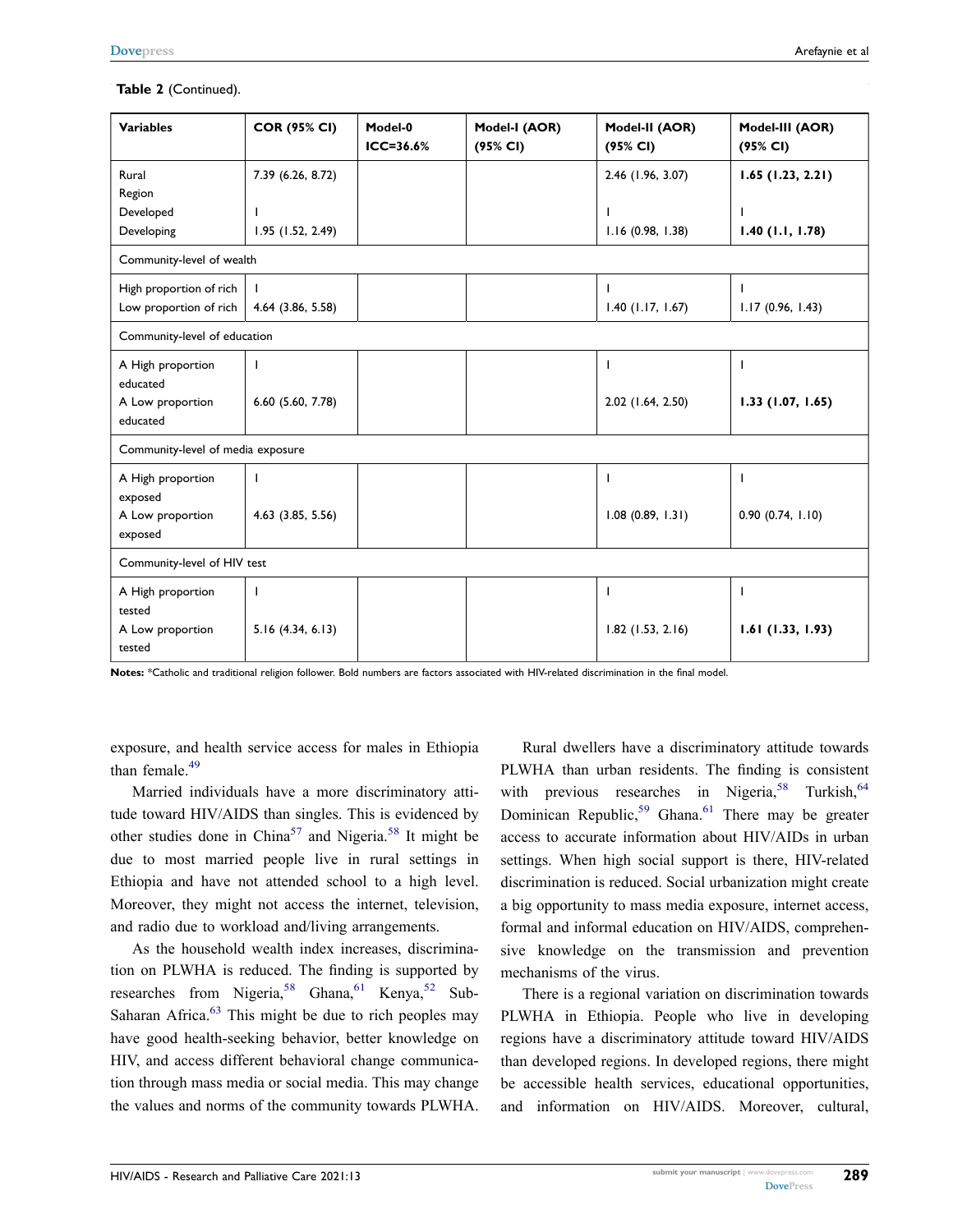| <b>Measure of Variation</b> | Model-0 (Null) | Model-I      | Model -II    | Model-III    |
|-----------------------------|----------------|--------------|--------------|--------------|
| Variance                    | 1.92           | 0.51         | 0.45         | 0.42         |
| ICC $(%)$                   | 36.6           | 13.4         | 12.03        | 11.32        |
| <b>PCV</b> (%)              | Reference      | 72.9         | 76.56        | 78.13        |
| <b>MOR</b>                  | 28.8           | 4.04         | 3.71         | 3.56         |
| Model fitness               |                |              |              |              |
| Log-likelihood              | $-7770.1286$   | $-13684.123$ | $-14408.869$ | $-13375.254$ |

<span id="page-7-9"></span>**Table 3** Measure of Variation for Discrimination Towards PLWHA Among 15 to 49 Year People at Cluster Level in Multilevel Logistic Regression Analysis, EDHS 2016

religious values, and norms may be different across the regions. Moreover, people who live in these developing regions of Ethiopia, have poor access to education, media, and health-care facilities. Most pastoralist communities are living in those regions where delivering health and other developmental services has been very difficult, depriving them of awareness of HIV.

The result of this study was more representative than other studies and the model considered different levels of analysis as the outcome was affected by community-level variables. Despite this strength, the result may be prone to recall bias because the data were collected from a history of the event.

# **Conclusion**

After computing multi-level analysis, sex of the respondent, religion, educational status, household wealth index, marital status, media exposure, internet use, HIV test status, region, residence, community level of education, and community level of HIV test status have a significant association with HIV related discrimination in Ethiopia. Improving educational coverage, improving communitylevel HIV/AIDS test coverage are important interventions to reduce discrimination towards people living with HIV/ AIDS in the country. Since discrimination towards PLWHA has differences across the community, better to develop community-sensitive approaches for different communities.

#### **Abbreviations**

CSA, Central Statistics Agency; EA, enumeration area; ICC, inter cluster coefficient; MOR, median odds ratio; PCV, proportional change variance.

# **Data Sharing Statement**

The datasets used and/or analysed during this study are available from the corresponding author on reasonable request.

#### **Acknowledgment**

The authors would like to acknowledge the Ethiopian Central Statistical Agency for providing an authorization letter to access the EDHS-2016 dataset to conduct this study.

#### **Disclosure**

The authors declare that they have no competing interests.

# **References**

- <span id="page-7-0"></span>1. HIV/AIDS JUNPo. Miles to go: closing gaps, breaking barriers, righting injustices. Geneva: UNAIDS; [2018:](#page-0-0)4.
- <span id="page-7-1"></span>2. HIV/AIDS JUNPo. UNAIDS data 2017. Geneva: UNAIDS; [2017:](#page-0-0)1–248.
- <span id="page-7-2"></span>3. Tinasti K. HIV and AIDS among adolescents who use drugs: opportunities for drug policy reform within the sustainable development agenda. *J Int AIDS Soc*. [2018;](#page-0-1)21:e25045. doi:[10.1002/jia2.25045](https://doi.org/10.1002/jia2.25045)
- <span id="page-7-3"></span>4. Sidibé M, Nygren-krug H, Mcbride B, Buse K. The Future of Global Governance for Health. Human rights in global health: rights-based governance for a globalizing world; [2018](#page-0-1):87.
- <span id="page-7-4"></span>5. Del Rio C. The global HIV epidemic: What the pathologist needs to know. *Semin Diagn Pathol*. 2017;34(4):314–317. doi:[10.1053/j.](https://doi.org/10.1053/j.semdp.2017.05.001) [semdp.2017.05.001.](https://doi.org/10.1053/j.semdp.2017.05.001)
- <span id="page-7-5"></span>6. Xia Q, Lazar R, Bernard MA, et al. New York City achieves the UNAIDS 90-90-90 targets for HIV-infected whites but not Latinos/ Hispanics and blacks. *JAIDS*. [2016](#page-0-2);73(3):e59–e62. doi:[10.1097/](https://doi.org/10.1097/QAI.0000000000001132) [QAI.0000000000001132](https://doi.org/10.1097/QAI.0000000000001132)
- <span id="page-7-6"></span>7. HIV/AIDS JUNPo. Global AIDS update 2016. Geneva, Switzerland: Joint United Nations Programme on HIV/AIDS (UNAIDS); [2017](#page-1-0).
- <span id="page-7-7"></span>8. Assefa Y, Gilks CF, Dean J, et al. Towards achieving the fast-track targets and ending the epidemic of HIV/AIDS in Ethiopia: successes and challenges. *Int J Infect Dis*. [2019](#page-1-1);78:57–64. doi:[10.1016/j.](https://doi.org/10.1016/j.ijid.2018.10.022) [ijid.2018.10.022](https://doi.org/10.1016/j.ijid.2018.10.022)
- <span id="page-7-8"></span>9. Ahsan Ullah A. HIV/AIDS-related stigma and discrimination: a study of health care providers in Bangladesh. *J Int Assoc Physicians AIDS Care*. [2011;](#page-1-2)10(2):97–104. doi:[10.1177/1545109710381926](https://doi.org/10.1177/1545109710381926)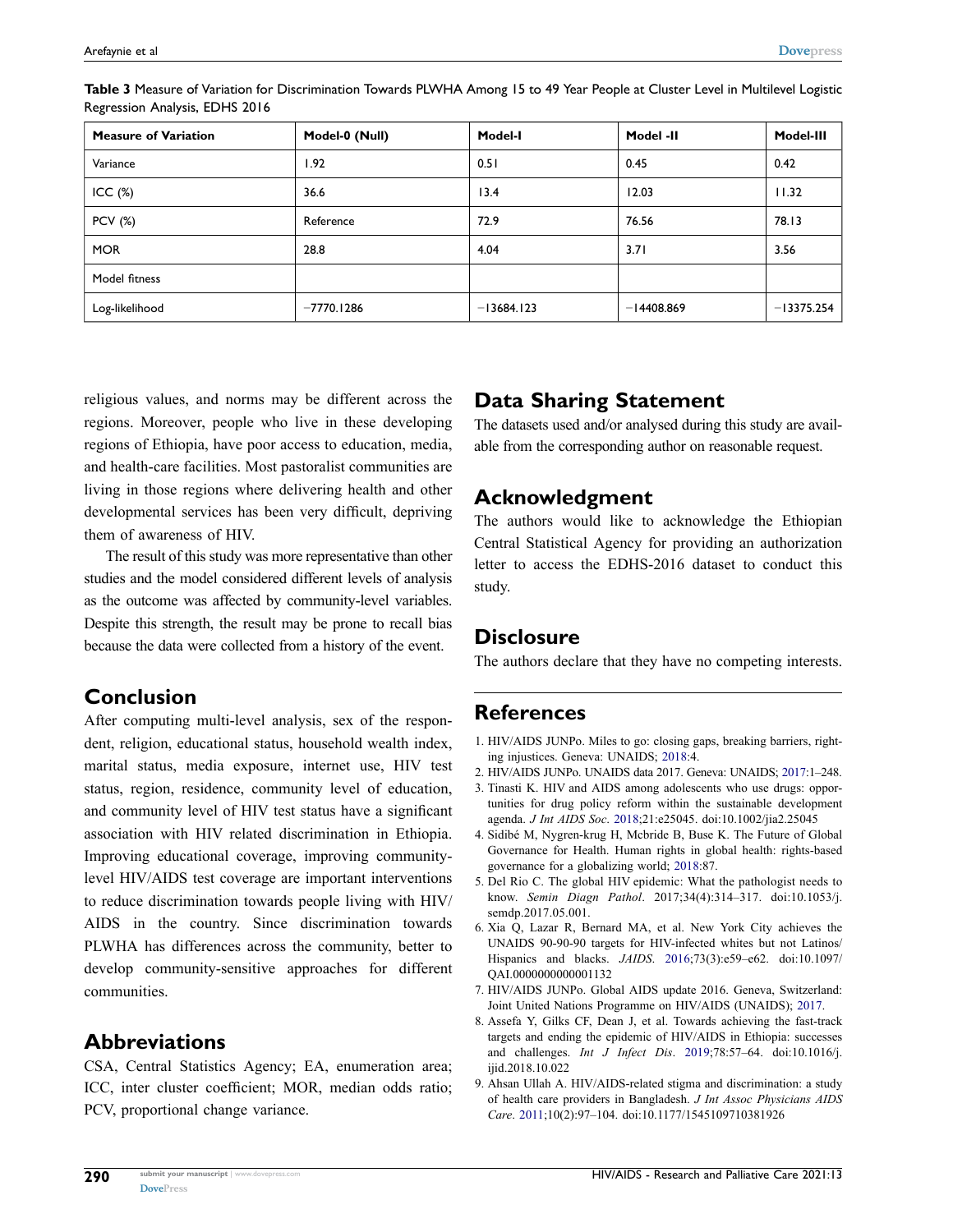- <span id="page-8-3"></span>10. Ajong AB, Njotang PN, Nghoniji NE, et al. Quantification and factors associated with HIV-related stigma among persons living with HIV/AIDS on antiretroviral therapy at the HIV-day care unit of the Bamenda Regional Hospital, North West Region of Cameroon. *Global Health*. [2018](#page-1-1);14(1):56. doi:[10.1186/s12992-](https://doi.org/10.1186/s12992-018-0374-5)  [018-0374-5](https://doi.org/10.1186/s12992-018-0374-5)
- 11. Bharat S. A systematic review of HIV/AIDS-related stigma and discrimination in India: current understanding and future needs. *SAHARA J*. 2011;8(3):138–149. doi:[10.1080/17290376.2011.9724996](https://doi.org/10.1080/17290376.2011.9724996)
- 12. Doka PJS, Danjin M, Dongs IS. HIV/AIDS-related stigma and discrimination among health-care providers in a tertiary health facility. *J Med Sci*. 2017;37(2):44. doi:[10.4103/jmedsci.jmedsci\\_99\\_16](https://doi.org/10.4103/jmedsci.jmedsci_99_16)
- 13. Odimegwu CO, Alabi O, De Wet N, Akinyemi JO. Ethnic heterogeneity in the determinants of HIV/AIDS stigma and discrimination among Nigeria women. *BMC Public Health*. 2018;18(1):763. doi:[10.1186/s12889-018-5668-2](https://doi.org/10.1186/s12889-018-5668-2)
- <span id="page-8-0"></span>14. Seeley J, Blanc AK. Reducing stigma and discrimination: new evidence and its implications. LWW; [2020.](#page-1-3)
- <span id="page-8-1"></span>15. Simbayi LC, Kalichman S, Strebel A, Cloete A, Henda N, Mqeketo A. Internalized stigma, discrimination, and depression among men and women living with HIV/AIDS in Cape Town, South Africa. *Soc Sci Med*. [2007;](#page-1-3)64(9):1823–1831. doi:[10.1016/j.](https://doi.org/10.1016/j.socscimed.2007.01.006)  [socscimed.2007.01.006](https://doi.org/10.1016/j.socscimed.2007.01.006)
- 16. Sweileh WM. Bibliometric analysis of literature in AIDS-related stigma and discrimination. *Transl Behav Med*. 2019;9(4):617–628. doi:[10.1093/tbm/iby072](https://doi.org/10.1093/tbm/iby072)
- <span id="page-8-2"></span>17. Arrey AE, Bilsen J, Lacor P, Deschepper R. Perceptions of stigma and discrimination in health care settings towards sub-Saharan African migrant women living with HIV/AIDS in Belgium: a qualitative study. *J Biosoc Sci*. [2017](#page-1-3);49(5):578–596. doi:[10.1017/](https://doi.org/10.1017/S0021932016000468)  [S0021932016000468](https://doi.org/10.1017/S0021932016000468)
- 18. Logie CH, Jenkinson JI, Earnshaw V, Tharao W, Loutfy MR. A structural equation model of HIV-related stigma, racial discrimination, housing insecurity and wellbeing among African and Caribbean Black women living with HIV in Ontario, Canada. *PLoS One*. 2016;11(9):e0162826. doi:[10.1371/journal.pone.0162826](https://doi.org/10.1371/journal.pone.0162826)
- 19. Parker CM, Garcia J, Philbin MM, Wilson PA, Parker RG, Hirsch JS. Social risk, stigma and space: key concepts for understanding HIV vulnerability among black men who have sex with men in New York City. *Cult Health Sex*. 2017;19(3):323–337. doi:[10.1080/](https://doi.org/10.1080/13691058.2016.1216604)  [13691058.2016.1216604](https://doi.org/10.1080/13691058.2016.1216604)
- 20. Parker RG, Aggleton P, Attawell K, Pulerwitz J, Brown L. HIV/ AIDS-related stigma and discrimination: a conceptual framework and an agenda for action. New York: Population Council; 2002.
- 21. Parker W, Schubert J, Owusu-Ansah S, et al. Addressing community-level stigma toward key populations: communication insights from action research in Ghana. *African J AIDS Res*.  $2020 \cdot 1 - 8$
- 22. Sen S, Aguilar JP, Petty M. An ecological framework for understanding HIV-and AIDS-related stigma among Asian American and Pacific Islander men who have sex with men living in the USA. *Cult Health Sex*. 2019;1–13.
- <span id="page-8-4"></span>23. Dehghan M, Shokoohi M, Mokhtarabadi S, et al. HIV-related knowledge and stigma among the general population in the southeast of iran. *Shiraz E Med J*. [2020](#page-1-4);21(7):1–8. doi:[10.5812/semj.96311](https://doi.org/10.5812/semj.96311)
- <span id="page-8-11"></span>24. Parcesepe A, Tymejczyk O, Remien R, et al. HIV-related stigma, social support, and psychological distress among individuals initiating ART in Ethiopia. *AIDS Behav*. [2018;](#page-1-5)22(12):3815–3825. doi:[10.1007/s10461-018-2059-8](https://doi.org/10.1007/s10461-018-2059-8)
- 25. Tesfay F, Javanparast S, Mwanri L, Ziersch A. Stigma and discrimination: barriers to the utilisation of a nutritional program in HIV care services in the Tigray region, Ethiopia. *BMC Public Health*. 2020;20 (1):1–13. doi:[10.1186/s12889-020-09040-6](https://doi.org/10.1186/s12889-020-09040-6)
- 26. Johnny L, Mitchell C. "Live and let live": an analysis of HIV/AIDSrelated stigma and discrimination in international campaign posters. *J Health Commun*. 2006;11(8):755–767. doi:[10.1080/](https://doi.org/10.1080/10810730600934708) [10810730600934708](https://doi.org/10.1080/10810730600934708)
- 27. Kabbash IA, Ali EAA, Elgendy MM, et al. HIV/AIDS-related stigma and discrimination among health care workers at Tanta University Hospitals, Egypt. *Environ Sci Pollut Res*. 2018;25(31):30755–30762. doi:[10.1007/s11356-016-7848-x](https://doi.org/10.1007/s11356-016-7848-x)
- <span id="page-8-5"></span>28. dos Santos MM, Kruger P, Mellors SE, et al. An exploratory survey measuring stigma and discrimination experienced by people living with HIV/AIDS in South Africa: the People Living with HIV Stigma Index. *BMC Public Health*. 2014;14(1):80. doi:[10.1186/1471-2458-](https://doi.org/10.1186/1471-2458-14-80) [14-80](https://doi.org/10.1186/1471-2458-14-80).
- <span id="page-8-6"></span>29. Turan B, Rice WS, Crockett KB, et al. Longitudinal association between internalized HIV stigma and antiretroviral therapy adherence for women living with HIV: the mediating role of depression. *AIDS*. [2019](#page-1-4);33(3):571. doi:[10.1097/QAD.0000000000002071](https://doi.org/10.1097/QAD.0000000000002071)
- 30. Camacho G, Kalichman S, Katner H. Anticipated HIV-related stigma and HIV treatment adherence: the indirect effect of medication concerns. *AIDS Behav*. 2020;24(1):185–191. doi:[10.1007/s10461-019-02644-z](https://doi.org/10.1007/s10461-019-02644-z)
- <span id="page-8-8"></span>31. Logie CH, Lacombe-Duncan A, Wang Y, et al. Pathways from HIV-related stigma to antiretroviral therapy measures in the HIV care cascade for women living with HIV in Canada. *J Acquired Immune Deficiency Syndromes*. [2018](#page-1-6);77(2):144. doi:[10.1097/](https://doi.org/10.1097/QAI.0000000000001589) [QAI.0000000000001589](https://doi.org/10.1097/QAI.0000000000001589)
- 32. Rueda S, Mitra S, Chen S, et al. Examining the associations between HIV-related stigma and health outcomes in people living with HIV/ AIDS: a series of meta-analyses. *BMJ Open*. 2016;6(7):e011453. doi:[10.1136/bmjopen-2016-011453](https://doi.org/10.1136/bmjopen-2016-011453)
- <span id="page-8-7"></span>33. Mascayano F, Toso-Salman J, Ho YCS, et al. Including culture in programs to reduce stigma toward people with mental disorders in low-and middle-income countries. *Transcult Psychiatry*. [2020](#page-1-7);57 (1):140–160. doi:[10.1177/1363461519890964](https://doi.org/10.1177/1363461519890964)
- 34. Prentice JL. The stigma of depression across cultures: the role of theory of mind. Arts; 2019
- 35. Mann SKF, Chong BBW. How stigma from the public and significant others affects self-perception in people with mental illness in Hong Kong: a qualitative study. *Hong Kong J Soc Work*. 2016;50 (01n02):3–25. doi:[10.1142/S0219246216000036](https://doi.org/10.1142/S0219246216000036)
- <span id="page-8-9"></span>36. Uzorma OP, Obaghwarhievwo AJ, Ego CH, Osagie OM. Stigmatization of people living with HIV/AIDS in Ndokwa West Local Government Area of Delta State, Nigeria. *Int STD Res Rev*. [2020](#page-1-6);16–29. doi:[10.9734/ISRR/2020/v9i130104](https://doi.org/10.9734/ISRR/2020/v9i130104)
- 37. Figueiredo Catelan R, Azevedo F, Sbicigo JB. et al. Anticipated HIV stigma and delays in HIV testing among Brazilian heterosexual male soldiers. *Psychol Sexuality*;2020. 1–14. [10.1080/](https://doi.org/10.1080/19419899.2020.1773909) [19419899.2020.1773909](https://doi.org/10.1080/19419899.2020.1773909)
- 38. Sullivan MC, Rosen AO, Allen A, et al. Falling short of the First 90: HIV stigma and HIV testing research in the 90–90–90 Era. Springer; 2020.
- <span id="page-8-10"></span>39. Bonnington O, Wamoyi J, Ddaaki W, et al. Changing forms of HIV-related stigma along the HIV care and treatment continuum in sub-Saharan Africa: a temporal analysis. *Sex Transm Infect*. [2017](#page-1-8);93 (Suppl):3. doi:[10.1136/sextrans-2016-052975](https://doi.org/10.1136/sextrans-2016-052975)
- 40. Feyissa GT, Lockwood C, Woldie M, Munn Z. Reducing HIV-related stigma and discrimination in healthcare settings: a systematic review of quantitative evidence. *PLoS One*. 2019;14(1):e0211298. doi:[10.1371/journal.pone.0211298](https://doi.org/10.1371/journal.pone.0211298)
- 41. M JV. Change in HIV-related stigma in South Africa between 2004 and 2016: a cross-sectional community study. *AIDS Care*. 2018;30 (6):734–738. doi:[10.1080/09540121.2018.1425365](https://doi.org/10.1080/09540121.2018.1425365)
- 42. Peltzer K, Pengpid S. Prevalence and associated factors of enacted, internalized and anticipated stigma among people living with HIV in South Africa: results of the first national survey. *HIV/AIDS*. 2019;11:275.